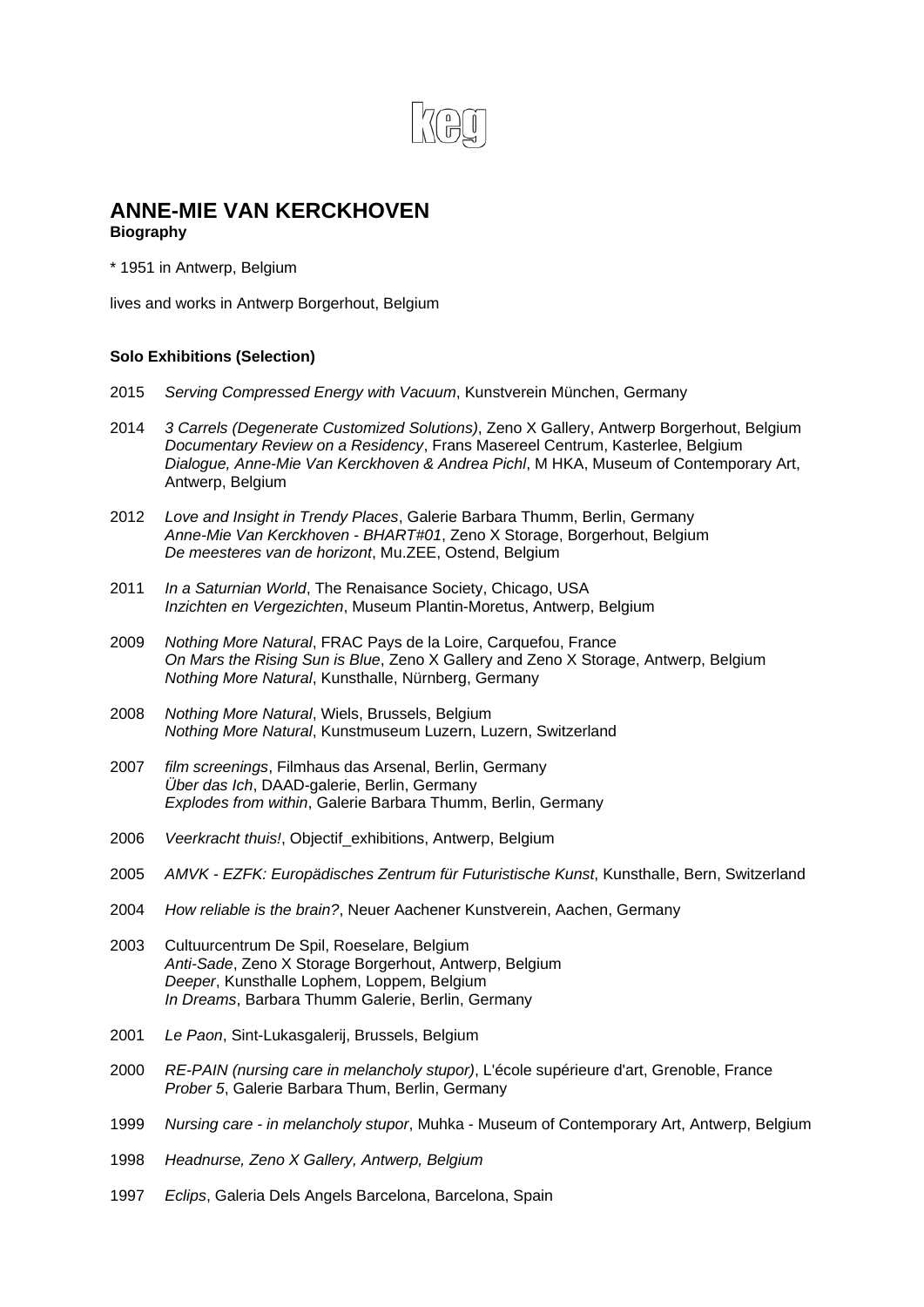- 1996 Die Liste 96 , Werkraum Wartek PP, solo presentation by Zeno X Gallery, Basel, Switzerland *Eclips - interior with video*, Argos, Brussels, Belgium *Morele Herbewapening*, Kunsthalle Lophem, Loppem, Belgium
- 1995 *Anne-Mie Van Kerckhoven*, Sequenz, Frankfurt, Germany *Anne-Mie Van Kerckhoven*, Zeno X Gallery, Antwerp, Belgium
- 1994 *Het Madrigaal*, Galerie Witzenhausen + Partners, Amsterdam, Netherlands
- 1993 *Paradogma*, Maldoror Galerie, Den Haag, Netherlands *Belgisch spleen*, Parblue in collaboration with Zeno X Gallery, Antwerp, Belgium
- 1992 *Der Neger / Verteringsproces*, Oceaan, Arnhem, Netherlands
- 1991 *Een Bloem Van Smarten Was Haar Mond*, Galerie Transit, Leuven, Belgium *Met Onderandere Een Hard Lichaam*, Zeno X Gallery, Antwerp, Belgium
- 1990 *Grensgebieden*, Watertoren oost-Souburg, Vlissingen, Netherlands *Die 5te Kraft / The 5th Force*, Gallerie Lydia Megert, Bern, Switzerland *Shangri-Lah*, Sequenz, Frankfurt, Germany *Anne-Mie Van Kerckhoven*, Zeno X Gallery, Antwerp, Belgium
- 1989 *Goddelijke 3-1 heid / Sex / Kunstgeschiedenis 1900-45*, Kunst-Zicht, R.U.G., Ghent, Belgium *Verdeel en heers*, ICC, Antwerp, Belgium
- 1988 *De O. optie en het cijfer 8*, Montevideo, Antwerp, Belgium *Parallelle Werelden*, Kunstcentrum Carlos Demeester, Roeselare, Belgium
- 1987 *L'Age d'Or N° 2+ 3*, Bar Europa, Shaffy Theater, Amsterdam, Netherlands *Hard op de tong 6x6x6*, Beursschouwburg, Brussels, Belgium *L'Age d'Or N° 2+ 3* - Variation Australis, The Performance Space, Sydney, Australia *L'Age d'Or N° 2+ 3*, Montevideo, Antwerp, Belgium
- 1986 *De Mens in het Dier een kwestie van Hormonen*, Museum van Hedendaagse Kunst, Ghent, **Belgium**
- 1985 *Transport*, Zeno X Gallery, Antwerp, Belgium *De Mens in het Dier - een kwestie van Hormonen*, Time Based Arts, Amsterdam, Netherlands *De Mens in het Dier*, Internationaal Cultureel Centrum, Antwerp, Belgium
- 1984 *Force Mental*, De Warande, Turnhout, Belgium *Hersens Met Horens*, Club Moral, Antwerp, Belgium *De 4 Uitersten*, Zeno X Gallery, Antwerp, Belgium
- 1983 *39 Steps of Hitchcock Versus 19 Enochian Keys*, Production Hair, London, Great Britain *39 Steps of Hitchcock Versus 19 Enochian Keys*, Orwellcon, Ufsia, Antwerp, Belgium *Hoeren en Profeten, Nieuwe Workshop*, Brussels, Belgium
- 1982 *Le Mal, La Morale et Sentimenta'l*, Beursschouwburg, Brussels, Belgium *Industriële Typen*, Zeno X Gallery, Antwerp, Belgium
- 1981 *Stress*, V234, Den Bosch, Netherlands *Exposit*, Pseudo, Antwerp, Belgium *Stress = (Proviand + Politik) x (Jugend = Poison)*, Künstlerhaus, Hamburg, Germany *Komfort Über Alles!*, Salon O, Leiden, Netherlands

1980 *The Green Moments Make It All so Acceptable*, The L.A. Museum of Arts, Los Angeles, USA *Basic, Art Something*, Amsterdam, Netherlands *Logik : Zukunft = Rekombinant DNA: Serendipitat*, Kunstkneipe, Ingelheim-Am-Rhein, Germany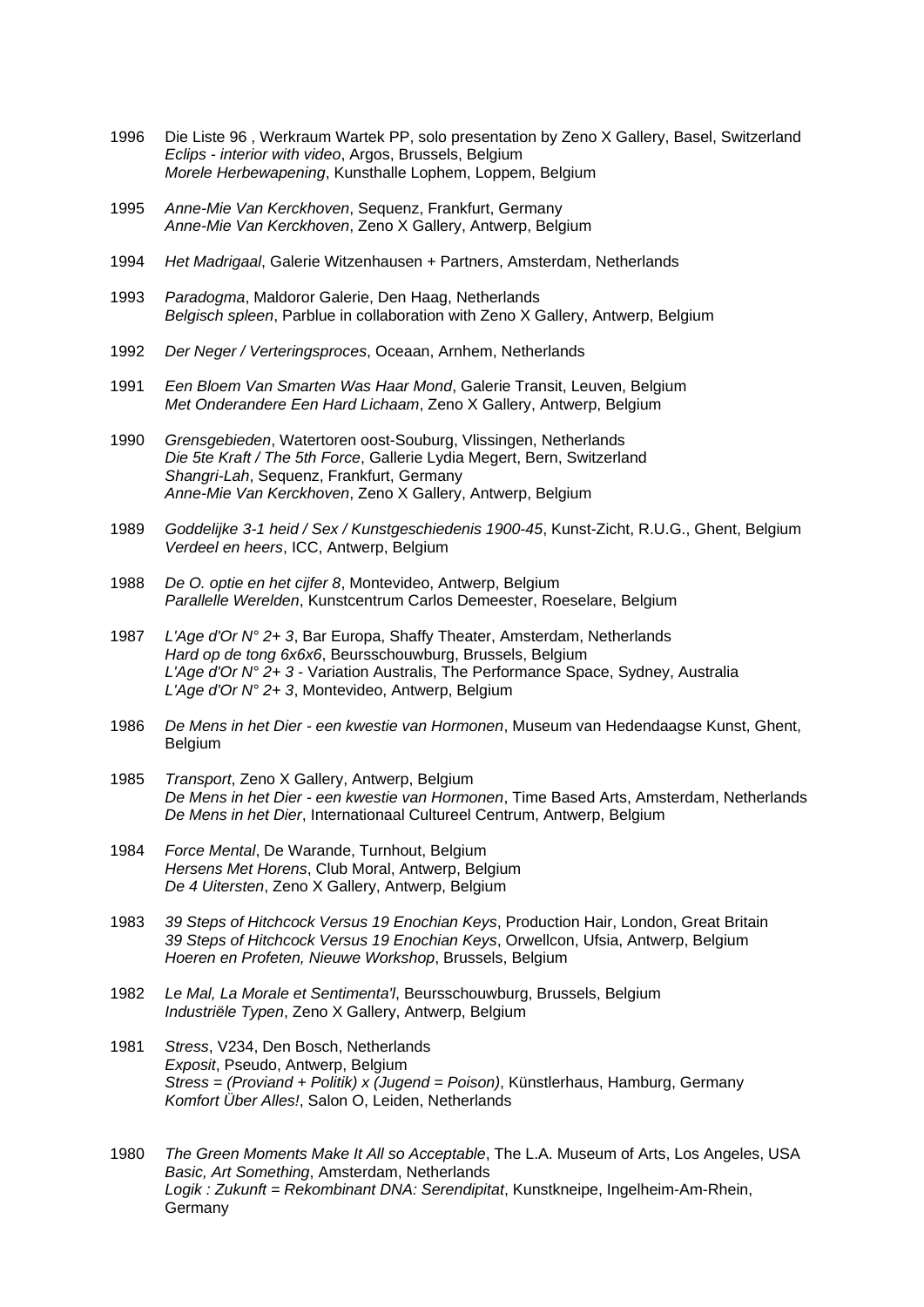- 1979 *Future: Logics = Art : Science, Art Something*, Amsterdam, Netherlands
- 1978 *We Are Watches So I Never Come Too Late*, Beursschouwburg, Brussels, Belgium
- 1976 *Anne-Mie Van Kerckhoven*, Estro Armonica, Antwerp, Belgium *Anne-Mie Van Kerckhoven*, Galerij Judasoog, Haarlem, Netherlands *Anne-Mie Van Kerckhoven*, Galerij Margaretha de Boevé, Assenede, Belgium *Anne-Mie Van Kerckhoven*, Galerij Stijn, Hoboken, Belgium

#### **Group Exhibitions**

- 2015 *Cartoon Physics*, Curated by\_Chris Fitzpatrick, Kerstin Engholm Galerie, Vienna, Austria *The Imp ortance of Being…*, Museu de Arte Moderna, Rio de Janeiro, Great Britain *The Bottom Line*, S.M.A.K., Municip al Museum of C ontemp orary Art, Ghent, Belgium *The Importance of Being…*, Museo de Arte C ontemp oráneo, Buenos Aires, Argentina *The Welfare State*, M HKA, Museum of C ontemp orary Art, Antwerp, Belgium *The second sex - a visual footnote*, Museu National do Chiado, Lisbon, Portugal *Evelyne Axell*, Lieux-C ommuns, Namue, Belgium *Occup ied Emotions*, BuBox, Kortrijk, Belgium *The Importance of Being…*, Museo Nacional de Bellas Artes, Havana, Cuba *The Future=Beurssc50uwb urg*, Beursschouwb urg, Brussels, Belgium *MOVE ON…! 100 Years of Animation Art*, Kunsthal KAde, Amersfoort, Netherlands
- 2014 *Works on Paper I*, Zeno X Gallery, Antwerp Borgerhout, Belgium *The Sea, Salut d'Honneur Jan Hoet*, various locations, Ostend, Belgium *De Vierkantigste Rechthoek*, Kunsthal KAdE, Amersfoort, Netherlands *Flashback, Meditations on Memory and Film*, SMAC, Berlin, Germany *7 RAUMTHESEN*, Rotwand Gallery, Zurich, Switzerland
- 2013 *One Torino*, Fondazione Sandretto Re Reb audengo, Torino, Italy *Disturb ing the Piece - An exhib ition through the world of collages*, Martha Herford, Herford, Germany *Coup de ville, 2013*, various locations, Sint-Niklaas, Belgium *Happy Birthday Dear Academie*, MAS, Antwerp, Belgium *The second sex - a visual footnote*, La Galerie, C entre d'art contemp orain de Noisy-le-Sec, Paris, France *Opening New Space*, Zeno X Gallery, Antwerp Borgerhout, Belgium *White Petals Surround Your Yellow Heart*, Institute of Contemporary Art, Philadelphia, USA *Collages van een hap erende mens*, Arti et Amicitiae, Amsterdam, Netherlands
- 2012 *Nerveuze Vrouwen*, Museum Dr. Guislain, Ghent, Belgium *Artists of the Gallery*, Zeno X Gallery, Antwerp, Belgium *Der Unb ewachte Augenb lick … die Kontrollierte Unkontrolliertheit b eim Zeichnen*, ikob, Museum für Zeitgenössische Kunst,Eupen, Belgium *Tweesp oor*, various locations, Turnhout, Belgium
- 2011 *Works on Paper*, Zeno X Gallery, Antwerp, Belgium *Het onb ewaakte moment #2. De gecontroleerde ongecontroleerdheid b ij het tekenen.*, Roger Raveelmuseum, Machelen-aande-Leie, Belgium *Past Desire / Vergangenes Begehren*, Galerie im Taxisp alais, Innsbruck, Austria *A Pap er Trail*, De Halle, Geel, Belgium *The Second Act - A Festival on Photograp hy Goes Live*, De Brakke Grond, Amsterdam, **Netherlands** *Contour. 5th Biennal of Moving Image*, Mechelen, Belgium *Jo Baer - Anne-Mie Van Kerckhoven*, The Artist's Institute, New York, USA *Ten Oosten van 4°24'*, Muhka, Antwerp, Belgium
- 2010 *The Power of Drawing*, Galerie Geukens & De Vil, Antwerp, Belgium *Hareng Saur: Ensor and C ontemp orary Art*, S.M.A.K., Ghent, Belgium *the Good, the Bad & the Ugly - Selection and accumulation*, De Garage, Mechelen, Belgium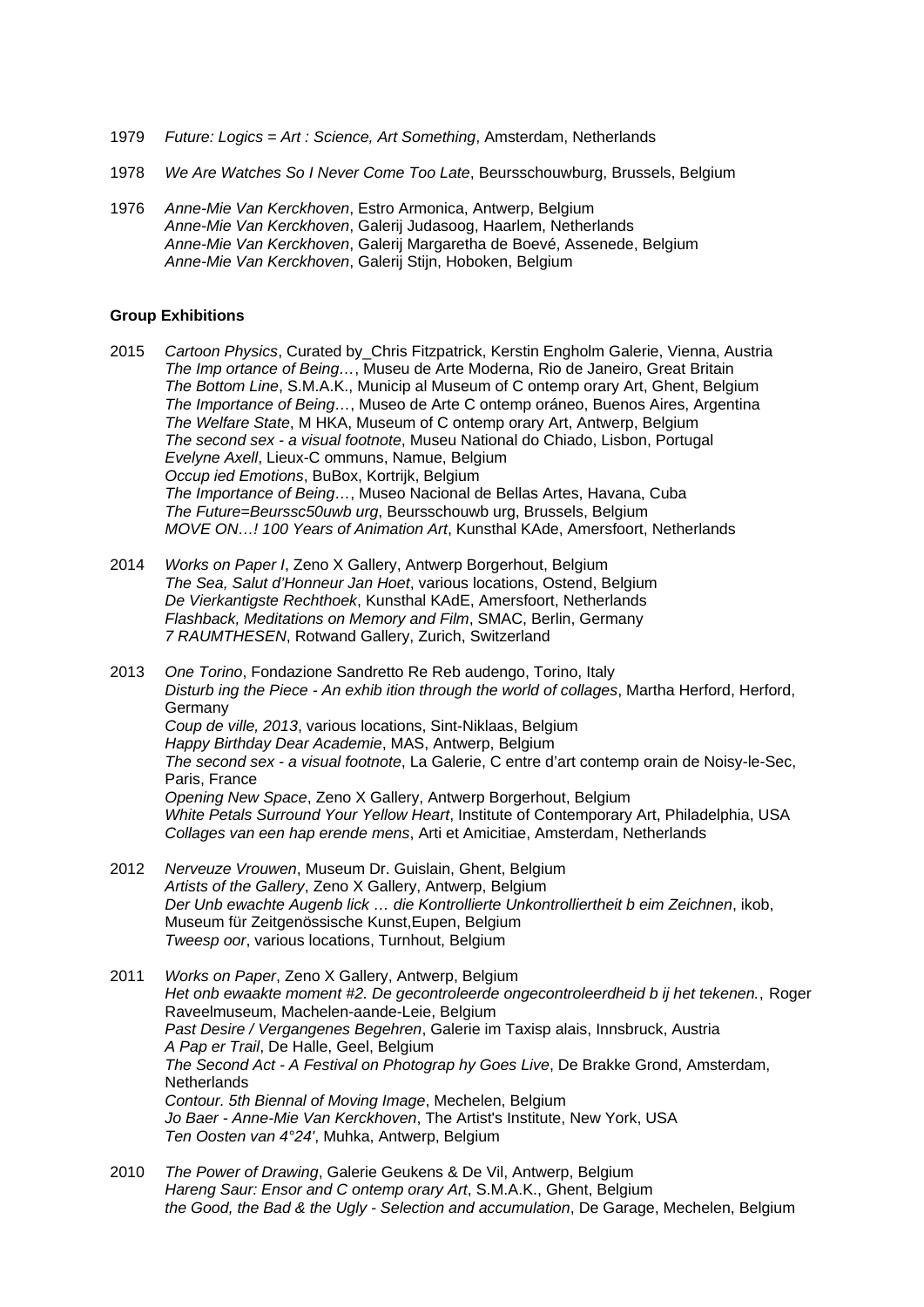*Coup de ville. Een chamb res d'amis voor de 21ste eeuw*, Sint-Niklaas, Belgium *The More I Draw - Drawing as a Concep t for the World*, Museum für Gegenwartskunst, Siegen, Germany Animism, Kunsthalle Bern, Bern, Switzerland *Feel Home*, C C Strombeek, Belgium *UltraMegaLore*, Modemuseum, Hasselt, Belgium *Parallellep ip eda*, M Museum, Leuven, Belgium *Poëzie in dub b eltijd. Een kleine ritselende revolutie,* various locations Brugge, Belgium *Animism*, Extra City, Antwerp, Belgium

- 2009 *Das Gesp inst. Die Sammlung Schürmann.*, Museum Ab teilb erg, Mönchengladbach, Germany *A Story of the Image: Old and New Masters from Antwerp*, National Museum of Singapore, Singapore, Republic of Singapore *rebelle. kunst en feminisme 1969-2009*, Museum voor Moderne Kunst, Arnhem, Netherlands *A Story of the Image: Old and New Masters from Antwerp*, Shangai Art Museum, Shangai, China *JEUGDZONDE. Over op us één en op us min één.*, LLS 387, Antwerp, Belgium
- 2008 *An Attribute of Living*, Zeno X Gallery, Antwerp, Belgium *Fake I.D.*, Vegas Gallery, London, Great Britain *No Leftovers*, Kunsthalle Bern, Switzerland Manifesta, various locations, Trento, Italy *Pop Eye: The art of music / The music of art*, Oude Gevangenis, Hasselt, Belgium Internationaal Filmfestival Rotterdam, various locations, Rotterdam, Netherlands

2007 *Nano Nu*, Flemish Parliament, Brussels, Belgium 'f I can't dance, I Don't W ant To Be Part Of Your Revolution - Edition II: "Feminist Legacies and Potentials in Contemporary Art *Practice*, MuHKA\_media, Antwerp, Belgium *Reflecting another space*, The Agency Gallery, London, Great Britain *High Definition, High Visibility*, Eurocam Media C enter, Lint, Belgium AIR Antwerpen, Antwerp, Belgium *Girls just wanna have fun*, 1918 ArtSPAC E - W arehouse, Shangai, China *Strike a Pose*, Circuit, Lausanne, Switzerland *Een verhaal van het Beeld*, MuHKA, Antwerp, Belgium *Works on paper*, Zeno X Gallery & Zeno X Storage, Antwerp, Belgium

2006 *25 years Zeno X Gallery*, Zeno X Gallery & Zeno X Storage, Antwerp, Belgium *I walk the lines*, Galerie Barb ara Thumm, Berlin, Germany *Collection presentation XVII: Attrib uten en Sub stantie*, MuHKA, Antwerp, Belgium *Extremities. Flemish art in Vladivostok*, Museum Artetage, Vladivostok, Russia The Prague Contemporary Art Festival - Peep show, Prague, Czech Republic *The Last Generation*, Jousse Entrep rise, Paris, France

2005 *The Last Generation*, apexart, New York, NY, USA *Over de mensen en de dingen: internationale kunstenaars en ontwerp ers*, Z33, Hasselt, Belgium *Super! Triënnale voor Beeldende Kunst, Mode en Design*, Hasselt, Belgium *Tussen Huid en Orgasme*, Hallen van het Belfort, Brugges, Belgium *Mé tissages: Biennale of Art and Textile*, MIAT Museum of Industrial Archeology and Textile, Gent, Belgium *Visionair België. C 'est arrivé p rès de chez nous*, Paleis voor Schone Kunsten, Brussels, **Belgium** 

2004 *DEAR IC C : Asp ecten van de actuele kunst in België 1970-1985*, M HKA, Antwerp, Belgium *No New Artistis - (W hat ab out Les Levine?)*, W 139 Post C S-geb ouw, Amsterdam, **Netherlands** *Footnotes & Context*, C amp usb ib liotheek Arenb erg, Leuven, Belgium *Working Ethics*, Krinzinger Projekte, Vienna, Austria *Dream Extensions*, S.M.A.K., Ghent, Belgium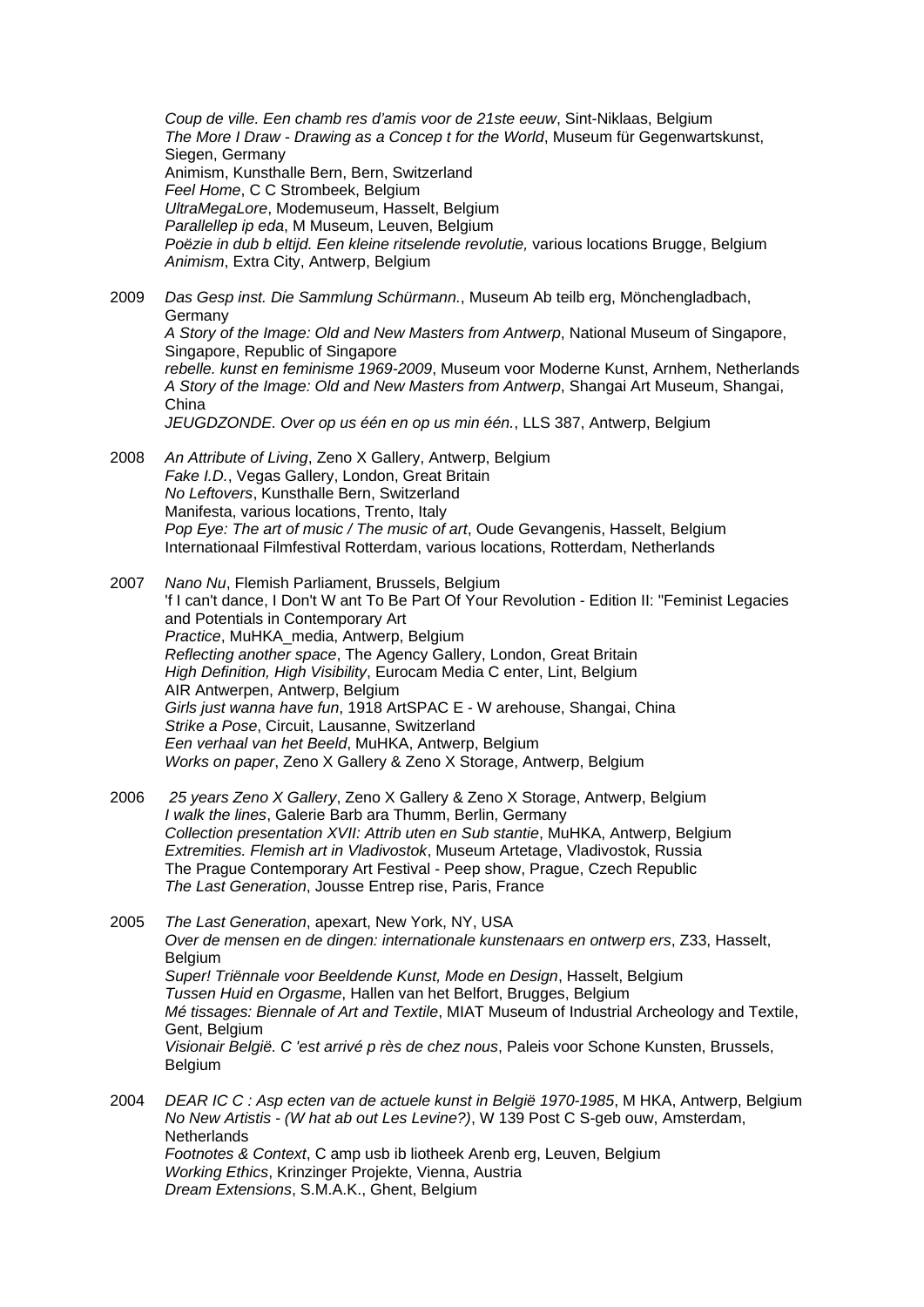2003 *20 jaar de b rakke hond*, Notteb ohmzaal, Stadsb ib liotheek, Antwerp, Belgium *De Draad van Ariadne*, Exp osite Elb ar, Ronse, Belgium *Gelijk het leven is*, 50 jaar Belgische en Internationale kunst uit de collectie, S.M.A.K., Ghent, Belgium *Phantom of Pleasure*, Neue galerie am Landesmuseum Joanneum (cultural cap ital of Europe 2003), Graz, Austria *A-Prior Benefiet*, MUHKA, Antwerp, Belgium International Filmfestival Rotterdam, Rotterdam, Netherlands *Synesthetics,* Cultuurcentrum 'Onder den Toren', Mechelen, Belgium

- 2002 *Attachment +*, Brugge, Belgium
- 2001 *Belgisch Atelier Belge*, Passage 44, Brussels, Belgium
- 2000 *Criss-Cross(over)*, Solitude in Berlin, Berlin, Germany *Die verletze Diva. Hysterie / Körper / Technik in der kunst des 20 Jahrhunderts,* Galerie im Taxispalais, Innsbruck, Austria *Epifanie. Actuele kunst en religie*, Parkab dij van Heverlee, Heverlee, Belgium *The World on its head / De wereld op zijn kop . Contemporary Belgian Art from Flanders,* San Francisco Art Institute, San Francisco, USA *To Be Announced*, Neuen Aachener Kunstverein, Aachen, Germany *Modell, modell*, Neuen Aachener Kunstverein, Aachen, Germany
- 1999 *Wunschmaschinen II*, Forum Wolkersdorf, Vienna, Austria *Tremendum et fascinosum*, Cultureel Centrum, Berchem, Belgium *Trattendosi*, Zitelle, Venice, Italy *Group Show*, Galerie Barbara Thumm, Berlin, Germany *Trouble Spot. Painting*, MuHKA / NIC C, Antwerp, Belgium *Zich op houden b ij...*, Brugse Hallen, Brugge, Belgium *Aspects de l'art actuel en Belgique*, FRAC Nord-Pas de Calais, Calais, France *Formule 2.1*, Künstlerhaus Bethanien, Berlin, Germany
- 1998 *Shopping The Stars*, Zeno X Gallery, Antwerp, Belgium *In memory of the future 2*, Kunsthalle Lophem, Loppem, Belgium *Derde Incub atiegolf*, Kunsthalle Lophem, various locations, Loppem, Belgium *Formule 2*, NieuwMetropolis, Amsterdam, Netherlands *De critische elegantie*, Museum Dhondt Dhaenens, Deurle, Belgium
- 1997 *Lop Lop*, Museum Boymans Van Beuningen, Rotterdam, Netherlands *Schilderkunst-hedendaags-Belgisch*, C roxhap ox, Ghent, Belgium *Re-Ushering in Sacrality*, Galerie d'Eendt, Amsterdam, Netherlands *De Stad, de taal en het b eeld. Leiden 97*, Stad der Kulturen, Leiden, Netherlands *Silent Movie*, Palais des Beaux-Arts de Bruxelles, Brussels, Belgium *Beeld in park*, Felix Hap p ark, Brussels, Belgium *Selected Memories*, Vereniging voor Tentoonstellingen van het PSK, Brussels, Belgium *P.O. Box*, Museum van Hedendaagse Kunst, Ghent, Belgium *Fertile Ground*, Galerij Brab o Mercator verzekeringen, Antwerp, Belgium
- 1996 *On Line-Media*, Capitole, Graaf van Vlaanderenp lein 5, Ghent, Belgium *City of Woman - Room of my own*, Galerija Anonimus, Ljubljana, Slovenia *Accrochage*, Zeno X Gallery, Antwerp, Belgium *De Amb tenares in beeld*, Boudewijnlaan 30, Brussels, Belgium *Fertile Ground*, C .C . Stromb eek-Bever, Stromb eek-Bever, Belgium *Different People*, RAM galerie, Rotterdam, Netherlands *Fertile Ground*, 't Elzenveld, Antwerp, Belgium *Accrochage*, Zeno X Gallery, Antwerp, Belgium *Face to face*, Galerie Van Laethem, Lanaken - Oud-Rekem, Belgium
- 1995 *De adem van Adam*, Provinciaal C entrum voor Beeldende Kunsten, Hasselt, Belgium *Gallery De Gryse 20 jaar*, Galerie De Gryse, Tielt, Belgium *La C ondition Humaine*, W itte Zaal, St.-Lucasinstituut, Ghent, Belgium *Discours-Métis*, Galerie VUB, Brussels, Belgium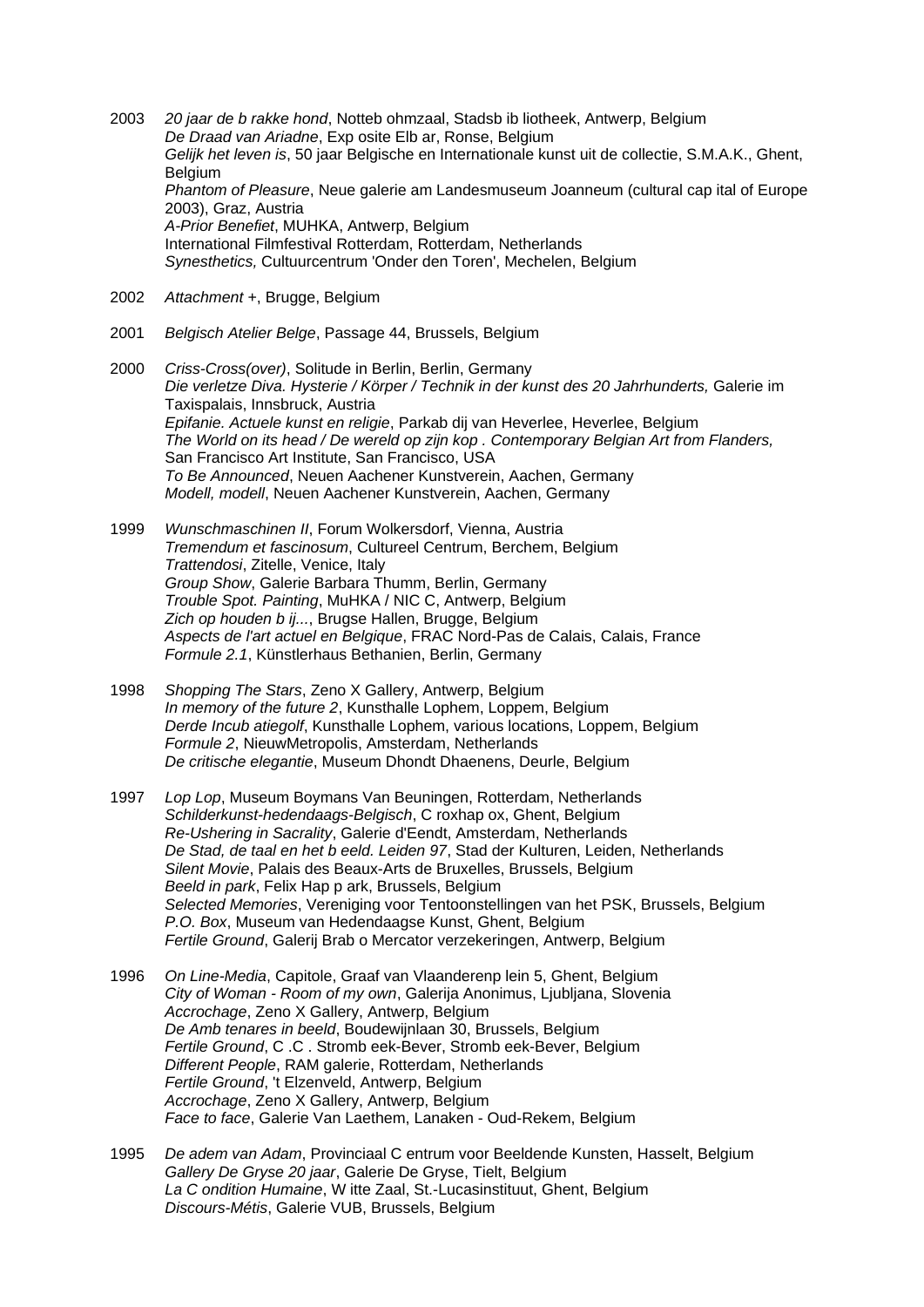*Trip le X '95 - Territoria,* Westergasfabriek, Amsterdam, Netherlands *De Gemartelde Tijd*, Romaanse Poort, Leuven, Belgium *Tegen de keer 3x*, De Brakke grond, Amsterdam, Netherlands *Hong Kong Arts festival '95*, Hong Kong Arts C entre, Hong Kong, China *Pour un couteau*, Le creux de L'enfer, Centre d'art contemporain, Thiers, France

- 1994 *-----*, Almere, Netherlands , (November December) *Dichters. Beeldend kunstenaars*, Galerie Maldoror, Den Haag, Netherlands *Party 25!94,* Internationale Kunstmesse, Basel, Switzerland *Water op Bouvigne*, Kasteel Bouvigne, Breda, Netherlands *Beeld Beeld,* Museum Hedendaagse Kunst, Ghent, Belgium *C eni n'est p as une pomme.* Arte Contemporaneo en Belgica, Fundacion Carlos de Amberes, Madrid, Spain
- 1993 *Paradise Regained?*, C ultureel C entrum, Berchem, Belgium *Wunschenmaschinen I*, Fotogaleria W UK, Vienna, Austria *5 Belgische Kunstenaressen*, De Brakke Grond, Amsterdam, Netherlands *Cadavre Repris*, Stadsschouwb urg, Antwerp, Belgium *P.R. Poëzie / Realiteit / Pub lieke Relaties*, W estersingel 10, Rotterdam, Netherlands *Retrospective of Belgian Video Installations*, Museum van Hedendaagse Kunst, Antwerp, **Belgium** *Vierkant*, Museum van Hedendaagse Kunst, Ghent, Belgium
- 1992 Kunst en Maatschap p ij', De W arande, Turnhout, Belgium *Kunstwerken verworven door de Vlaamse gemeenschap*, Museum van Deinze en de Leiestreek, Deinze, Belgium *Becketfestival*, Stichting Malodor, Den Haag, Netherlands *Chelsey*, Centrum Belgisch Beeldverhaal, Brussels, Belgium *Woord en Beeld*, MuHKA, Antwerp, Belgium
- 1991 *Individu: Duiding. Verb oden verb indingen + twijfelachtige verb anden*, KMSK / IC C , Antwerp, Belgium
- 1990 *Dub belbeelden*, Stichting Amazone, Amsterdam, Netherlands *Ponton 90*, Temse, Belgium *Audio Art*, Gemeentemuseum, Den Haag, Netherlands *Zoersel '90*, Domein Kasteel van Halle, Zoersel, Belgium *Ver.I.O*., Maastricht, Netherlands
- 1989 *Prime-Time*, W 139, Amsterdam, Netherlands *Groep stentoonstelling*, Zeno X Gallery, Antwerp, Belgium
- 1988 *Festival van de Instabiele Media*, V2, Den Bosch, Netherlands *Confrontatie-Confrontaties*, Museum van Hedendaagse Kunst, Ghent, Belgium *Van Kunst naar Kunstenaar*, MuHKA, Antwerp, Belgium *European Media Art Festival*, Osnabrück, Germany *Doodgewoon*, De W arande, Turnhout, Belgium *4x25 / sec*, C ultureel C entrum, Berchem, Belgium *4x25 / sec*, C ultureel C entrum, Hasselt, Belgium *5 Jaar 2B*, 2B, Eindhoven, Netherlands *4x25 / sec*, Ter Dilft, Bornem, Belgium *4x25 / sec*, Scharp oord, Knokke, Belgium
- 1987 *4x25 / sec*, De W arande, Turnhout, Belgium *4x25 / sec*, Kultureel C entrum, Stromb eek-Bever, Belgium *Confrontations*, Atelier St.-Anne, Brussels, Belgium Atelier Steel, Brugge, Belgium *Ouvrons Les Ateliers*, Atelier St.-Anne, Brussels, Belgium *Manifest,* V2, Den Bosch, Netherlands
- 1986 *AVE-festival,* Gele Rijder, Arnhem, Netherlands *Bar Europa*, NL-C entrum / Shaffy, Amsterdam, Netherlands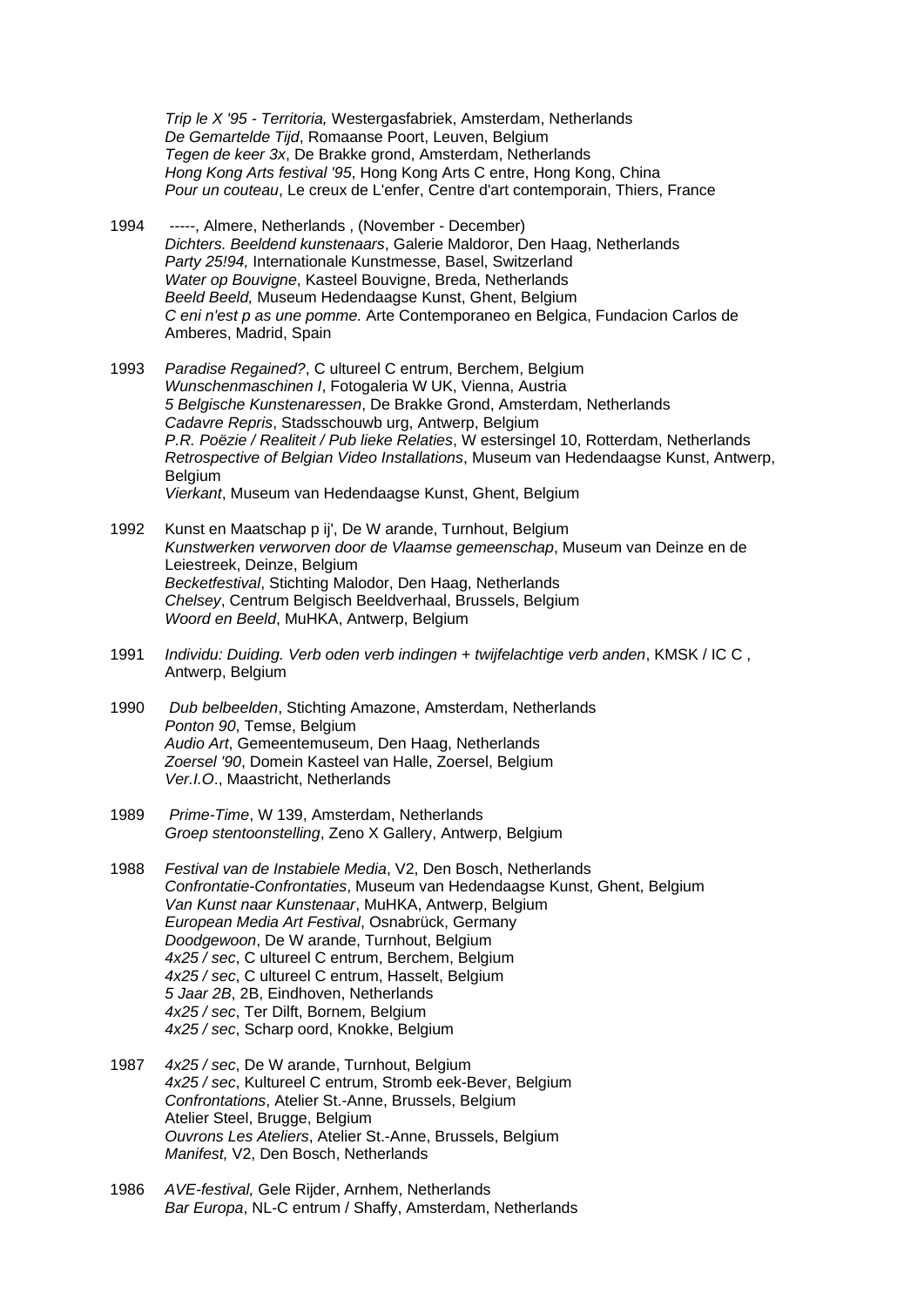*Op -C it*, Beursschouwburg / De Markten, Brussels, Belgium *Anti-Chambres*, Ghent, Belgium Galerie '86, Hessenhuis, Antwerp, Belgium

- 1985 *La Nuit Erotique*, Vooruit, Ghent, Belgium *3D-Tentoonstelling*, V2, Den Bosch, Netherlands *Locations*, Brussels, Belgium *Combine 4*, Cultureel Centrum, Berchem, Belgium *In Vitro*, Club Moral, Antwerp, Belgium
- 1984 *De Dood*, K4, Brussels, Belgium *La Chute des Anges Rebelles*, Brussels, Belgium *Kunstroute*, Damme, Belgium *Prop agandum*, NL-C entrum, Amsterdam, Netherlands *----*, Kunstcentrum Limb urg, Maastricht, Netherlands
- 1983 *Jonge Kunstenaars uit het Antwerp se*, Camp o Santo, Ghent, Belgium *Van Drang tot Dwang*, C lub Moral, Antwerp, Belgium *Biennale 1*, Ruimte 'Z', Antwerp, Belgium
- 1982 *Marchandises*, Montevideo, Antwerp, Belgium *Bilan '82*, Galerij C amp o, Antwerp, Belgium *Actuele Beelding*, Internationaal Cultureel Centrum, Antwerp, Belgium
- 1981 *Prijs Persp ectieven*, Paleis voor Schone Kunsten, Brussels, Belgium *Echelle 1*, VZW Erg, Brussels, Belgium
- 1980 *Bizarts*, De W arande, Turnhout, Belgium *The Green moments make it all so acceptable*, The L.A. Museum of Arts, Los Angeles, USA
- 1975 *Midzomerforum*, Assenede, Belgium

#### **Solo Publications**

- 2014 Anne-Mie van Kerckhoven: Een Leeg MER Pap er Kunsthalle, Gent (BE) - p oems b y Anne-Mie Van Kerckhoven
- 2012 Anne-Mie Van Kerckhoven: Sacra C onversazione / Heiligen en b egijnen De W arande, Turnhout (BE) - texts b y HUET Leen
- 2011 Anne-Mie Van Kerckhoven: Mistress of the Horizon Lannoo, Tielt (BE) - texts b y SEYFARTH Ludwig, SNAUW AERT Dirk, VAN DEN BOSSC HE Phillip , VAN KERC KHOVEN Anne-Mie, W ALKER Hamza Anne-Mie Van Kerckhoven: Inzichten en vergezichten / Insights and Panoramic Views BAI, Schoten (BE) - texts b y HOLTHOF Marc, RUYTERS Marc, VAN KERC KHOVEN Anne- Mie
- 2009 Anne-Mie Van Kerckhoven: Üb er Das Ich Berliner Künstlerp rogramm / DAAD, Berlin (DE) - Text b y SEYFARTH Ludwig
- 2008 Anne-Mie Van Kerckhoven: Nothing More Natura lVerlag der Buchhandlung W alter König, Köln (DE) - Texts b y NEUBAUER Susanne, SANDQVIST Gertrud, SNAUW AERT Dirk
- 2007 Anne-Mie Van Kerckhoven: UREW UT Anti-Sade Press, Antwerp (BE) - Texts b y VAN KERC KHOVEN Anne-Mie, LUYC KX Filip
- 2006 Anne-Mie Van Kerckhoven: I'LL ROBB YOUAnti-Sade Press, Antwerp (BE) Texts b y VAN KERC KHOVEN Anne-Mie,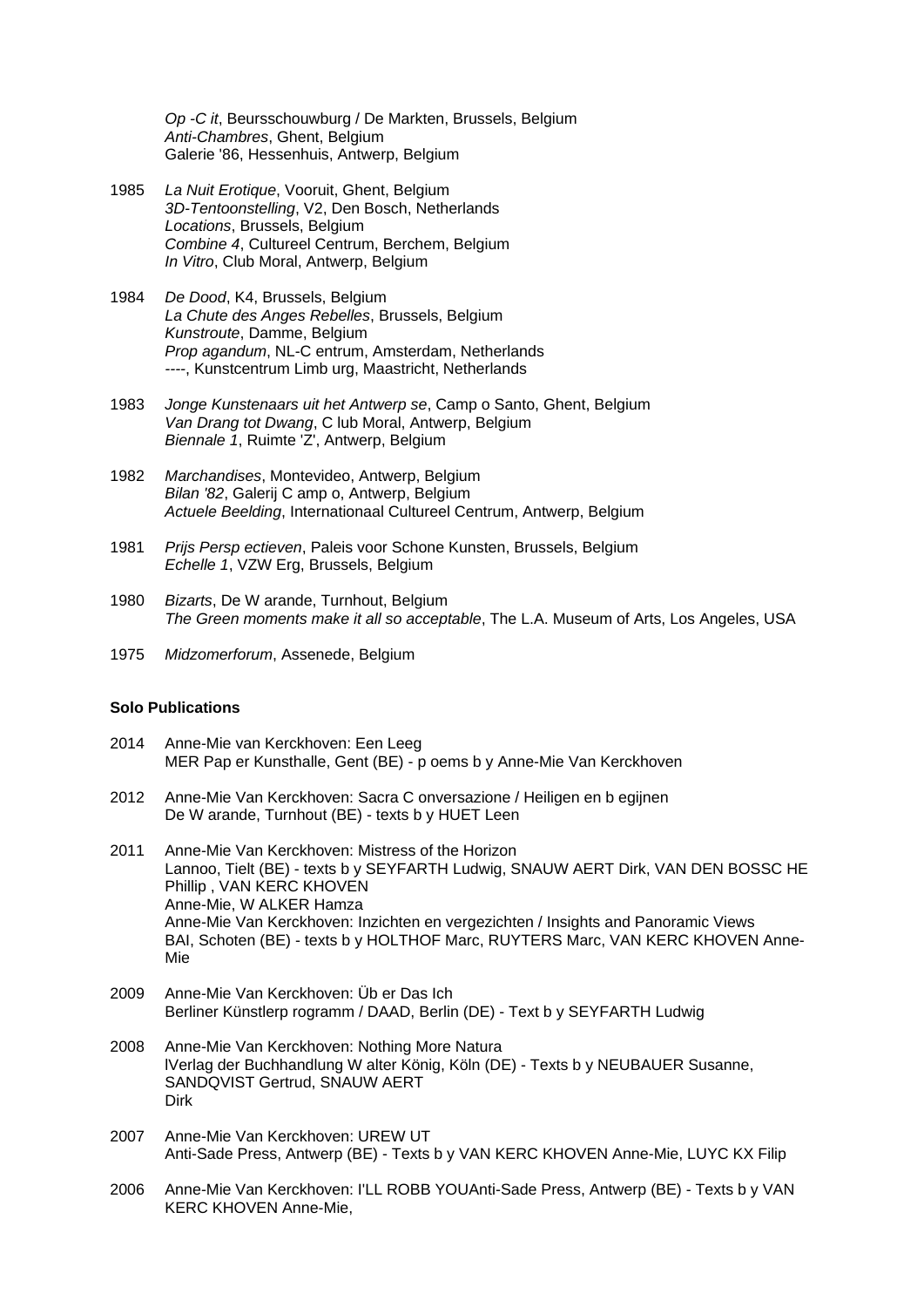VAN ROSSEM Patrick

- 2005 Anne-Mie Van Kerckhoven: The HeadNurse-files Kunsthalle Bern (C H) - texts b y LUYC KX Filip , MELIN C orinne, OLKOW SKI Dorothea, PIROTTE Philip p e, PUYVOGEL Renate, TITZ Susanne, VAN DE SOMPEL Ronald, VAN KERC KHOVEN Anne-Mie, VAN MULDERS W im, VAN ROSSEM Patrick
- 2002 Headnurse Foto-Rama Inside One Hundred Girls who can't wait! Imschoot uitgevers, Ghent (BE) - text b y VAN KERC KHOVEN Anne-Mie
- 1999 Beauty, Therap eutic Use of MuHKA, Antwerp (BE) - texts b y LUYC KX Filip , RAES Koen, VAN DE SOMPEL Ronald
- 1991 Een b loem van smarten was haar mond Galerie Transit, Leuven (BE)
- 1989 Verdeel en heers Internationaal C ultureel C entrum, Antwerp (BE) - texts b y VAN BROEC KHOVEN Greta, HEIRMAN Frank
- 1985 De mens in het dier Internationaal C ultureel C entrum, Antwerp (BE) - text b y VAN BROEC KHOVEN Greta

#### **Group Publications**

- 2014 De Vierkantigste Rechthoek Kunsthal KAdE, Amersfoort (NL) - texts b y BARMAN Tom, ROOS Robbert
- 2013 Bazaar België De 100 b oeiendste Belgische kunstwerken volgens C laude Blondeel Borgerhoff & Lamb erights, Ghent (BE) - text b y BLONDEEL C laude One Torino - A New Annual Exhib ition Project around Torino and Piemonte Artissima (IT) - text b y FITZPATRIC K C hris Hap p y Birthday Dear Academie Koninklijke Academie voor Schone Kunsten, Antwerp (BE) 80 atelierb eelden door Didier Verriest Lannoo Uitgeverij, Tielt (BE) - text b y RUYTERS Marc
- 2012 KANAL Ondernemen is een kunst Provincie W est-Vlaanderen (BE) - texts b y PERTRY Gunter, VYVEY C hrista i.s.m. DEW ILDE Michel Belfius - Brisure - Artistieke Verwantschap p e Belfius, Brussels (BE) - texts b y VAN BELLINGEN Stef, RUYTERS Marc Nerveuze vrouwen - Twee eeuwen vrouwen en hun p sychiaters Uitgeverij LANNOO, Tielt (BE) - text b y MARIUS Bart 80 atelierb eelden door Didier Verriest Lannoo Uitgeverij, Tielt (BE) - text b y RUYTERS Marc
- 2011 Vergangenes b egehren / Past Desire Kerb er Verlag, Bielefeld (DE) - text b y DINSE Lotte Het onb ewaakte moment - De ongecontroleerde ongecontroleerdheid b ij het tekenen. Mercatorfonds, Brussels (BE) - text b y DELRUE Ronny A Pap er Trail De W arande, Turnhout (BE) - texts b y C UYPERS Kris, NAGELS Annelies, VAN TOMME Niels Beelddenken - Meesterwerken in het MAS - Vijf eeuwen b eeld in Antwerp en BAI, Schoten (BE) - texts b y VAN C ALSTER Paul, DE BAERE Bart Media Art and Digital C ulture in Flanders Belgium BAM, ghent (BE) - texts b y DE W IT Dirk, VAN BOGAERT Pieter, HUYBREC HTS Liesb eth The Good, The Bad & The Ugly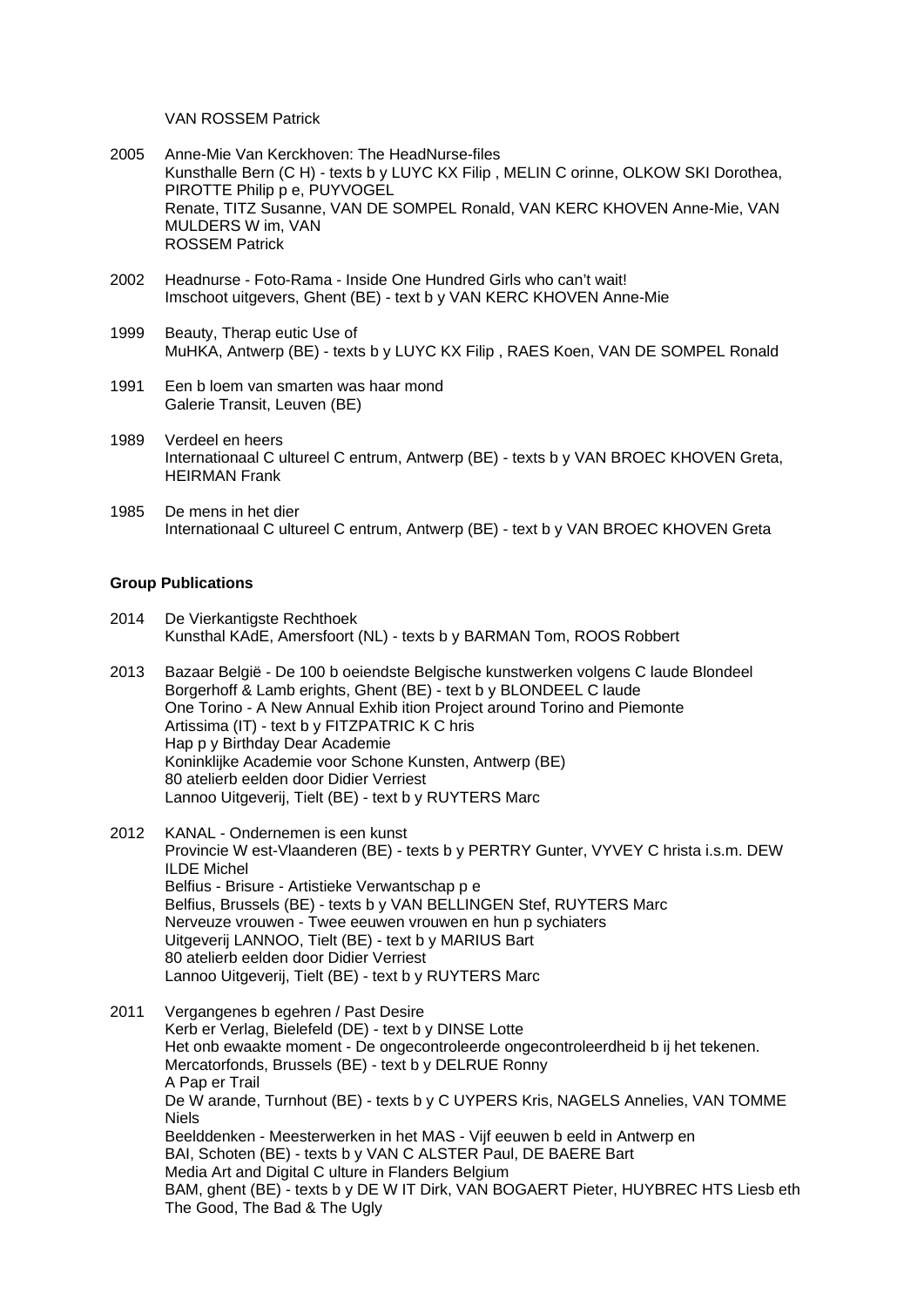C ultuurcentra Mechelen en Stromb eek (BE) - texts b y DE W OLF Hans M., PARRET Herman, VAN BOGAERT Pieter, HAMMAC HER Renilde, LAMBREC HT Luk

2010 W hen will they finally see the p ower of drawing Geukens & De Vil C ontemp orary Art, Antwerp (BE) - texts b y RINC KHOUT Eric Hareng Saur - Ensor and contemp orary art Uitgeverij Ludion, Antwerp (BE) - texts b y C ANNING Susan C oup de Ville Lannoo, Tielt (BE) - texts b y DAENEN Roel, DE C UYPER W im, HOET Jan, ROBBREC HT Paul, SMET Jan, SUY Stacy, THYSENS Margot, VAN BELLINGEN Stef The Art of the Loom collection - 32 Tap estries W oven on the Looms of Mark Deweer's Factory, Otegem, Belgium Deweer gallery, Otegem (BE) - texts b y BORKA Max, HOET Jan The More I Draw - Drawing as a C oncep t for the W orld Museum für Gegenwartskunst Siegen, DuMont Buchverlag, C ologne (De) - texts b y SEYFARTH Ludwig Animism - Volume I Sternb erg Press, Berlin (DE) - texts b y FRANKE Anselm Parallellep ip eda Acco, Leuven (BE) - texts b y DOOVE Edith, VAN KERC KHOVEN Anne-Mie een kleine ritselende revolutie - p oëzie in dub b eltijd Brugge Plus vzw en Musea Brugge (BE) - texts b y SNAUW AERT Dirk 2009 Jeugdzonde. Over op us één en op us min éénLLS387, Antwerp (BE)

 Reb elle Art & Feminisme 1969-2009 Museum voor Moderne Kunst, Arnhem (NL) - texts b y FALL N'Goné, VAN HAMERSVELD Ineke, VAN DER LINDEN Riet, LOONTJES Jannah, REIJNDERS Tineke, VAN ROSSENBERG Suzanne, VERMEULEN Ingelies, DE W AARD Elly, W ESTEN Mirjam A Story of The Image - Old & New Masters from Antwerp Non Profit Association of the Museums and Heritage Antwerp (BE) - Texts b y DE BAERE Bart, HUVENNE Paul, ROELSTRAETE Dieter, TODTS Herwig

2008 Manifesta 7 - The Europ ean Biennial of C ontemp orary Art Silvana Editoriale, Milano (IT)

2007 Pornification Berg Pub lishers, Oxford (GB) - Texts b y PAASONEN Susanna, NIKUNEN Kaarina, SAARENMA Laura Art and Ob scenity I.B. Taurus p ub lishers, London (GB) - Text b y MEY Kerstin JUBILEE - MuHKA 2007/1987/1967 - Een momentop name van de verzameling Muhka, Antwerp (BE) - Texts b y DE BAC KER Leen, DE BAERE Bart, DE VREE Jan, ROELSTRAETE Dieter, W ATSON Grant, W ILLEMSE Hans

2006 C ollectie Vlaamse Gemeenschap Aanwinsten 1999 - 2000 - 2001 Vlaams Ministerie van C ultuur, Brussels (BE) - Texts b y BRAMS Koen, PÛLTAU Dirk Het Belgische kunstb oek: 500 kunstwerken van Van Eyck tot Tuymans Lannoo, Tielt (BE) - text b y PAS Johan Extrimities - Flemish Art in Vladivostok Russia Atelier Steel, Bruges (BE) - Texts b y GORODNY Alexander, STEEL C hristine, NIKITINA Elena, DEMAREST Lieve, DE BOOSE Johan C heckp oint C harley Biennal for C ontemp orary Art, Berlin (DE) 2004 W 139 Prime Time W 139, Amsterdam (NL) - text b y VAN DEN BAN Hans , DE JONG Ad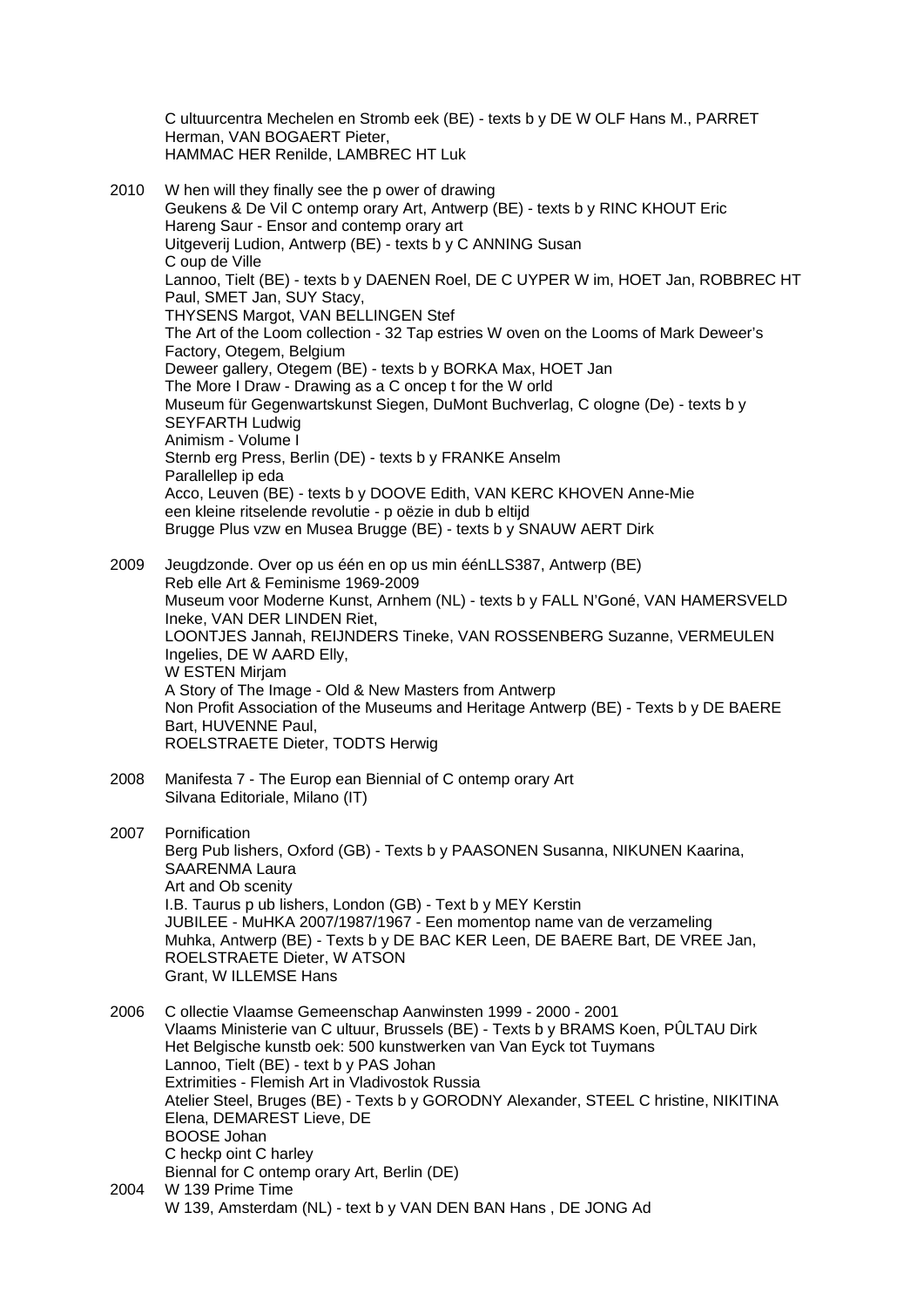Art et Savoir: de la connaissance à la connivence L'Harmattan, Paris (FR)

2003 Platform Beeldende Kunst Limb urg. Freesp ace Limb urg 03-04 C ollected. Platform Beeldende Kunsten Limb urg, Hasselt (BE) - text b y VAN DONINC K Rose C omme des Garçons - 40 views of an icon C omme des Garçons, Tokyo (JP) De Draad van Ariadne. Ronse leeft, Ronse (BE) - texts b y NIC ODEMUS Everlyn , TRIEST Monika , MORTIER Griet, SC HOEFS Hilde , MORTIER **Tine**  Phantom der lust. Visionen des Masochismus in der Kunst Belleville - Verlag Michael Farin, München (DE) - texts b y W EIBEL Peter, BUOL-W ISC HENAU Karin, MAASSGOETSSBERGER Margot Synesthetics. Pop & Art in Belgium C ultuurcentrum, Mechelen (BE) - text b y DE BOODT Kurt 2001 Beeldende kunst. C ollectie Vlaamse Gemeenschap aanwinsten 1996 / 1997 / 1998

 Ministerie van de Vlaamse Gemeenschap , Brussels (BE) - text b y LAERMANS Rudi, VERSC HAFFEL Bart Belgisch Atelier Belge DEXIA Bank, Brussels (BE) - texts b y VAN KERC KHOVEN Anne-Mie, VAN DEN BERGH Jan

2000 Kindersp el. Kindertekeningen / Actuele Kunst Academie voor Schone Kunsten, W aarschoot (BE) - text b y HOET jan Modell, Modell... NAK - Neuer Aachener Kunstverein, Aken (DE) Kunstop drachten voor de Vlaamse vertegenwoordiging in Den Haag Vlaamse Bouwmeester, Brussels (BE) - text b y HOLTHOF Marc De W ereld op zijn kop / The W orld on its head. An exhib ition of contemp orary Belgian art from Flanders San francisco Art Institute, San Francisco (US) - text b y PAS Johan Ep ifanie. Actuele Kunst en religie C entrum voor Religieuze Kunst en C ultuur & SMAK, Ghent (BE) - texts b y KOENOT Jan, QUAGHEBEUR Rolf, VERBIEST Dirk Le livre p hilatélique b elge 2000 Lannoo, Tielt (BE) Die verletze Diva. Hysterie, Körp er, technik in der kunst des 20 Jahrhunderts Oktagon, München (DE) - texts b y SNAUW AERT Dirk, et al

1999 Troub le Sp ot

 Muhka / NIC C , Antwerp (BE) - texts b y JARTON C yril, PEETERS W im, REUST Hans Rudolf, GEYSKENS Vincent La Biennale di Venezia - 48° Esp oszizione Internazionale d'Arte Edizioni La Biennale de Venezia - Marsilio, Venice (IT) Zich op houden b ij....Een keuze uit de collectie van de Vlaamse Gemeenschap Vereniging voor het Museum van Hedendaagse Kunst, Ghent (BE) - text b y HOET Jan **Trattenendosi**  S.M.A.K., Ghent (BE) - text b y LUYC KX Filip De ferraris & conscience - STILLS De Vlaamse Gemeenschap , Brussels (BE) - texts b y DAVIDTS W outer, DE BAERE Bart, DEMEESTER W ivina Formule 2.1 Künstlerhaus Bethanien, Philip Morris Kunstförderung, Berlin (DE) - texts b y BIERENS C ornel, DIK Iris, GOHLKE Gerrit, HENKES Peter, TANNERT C hristop h, W ITZGALL Susanne VAN VEELEN IJsb rand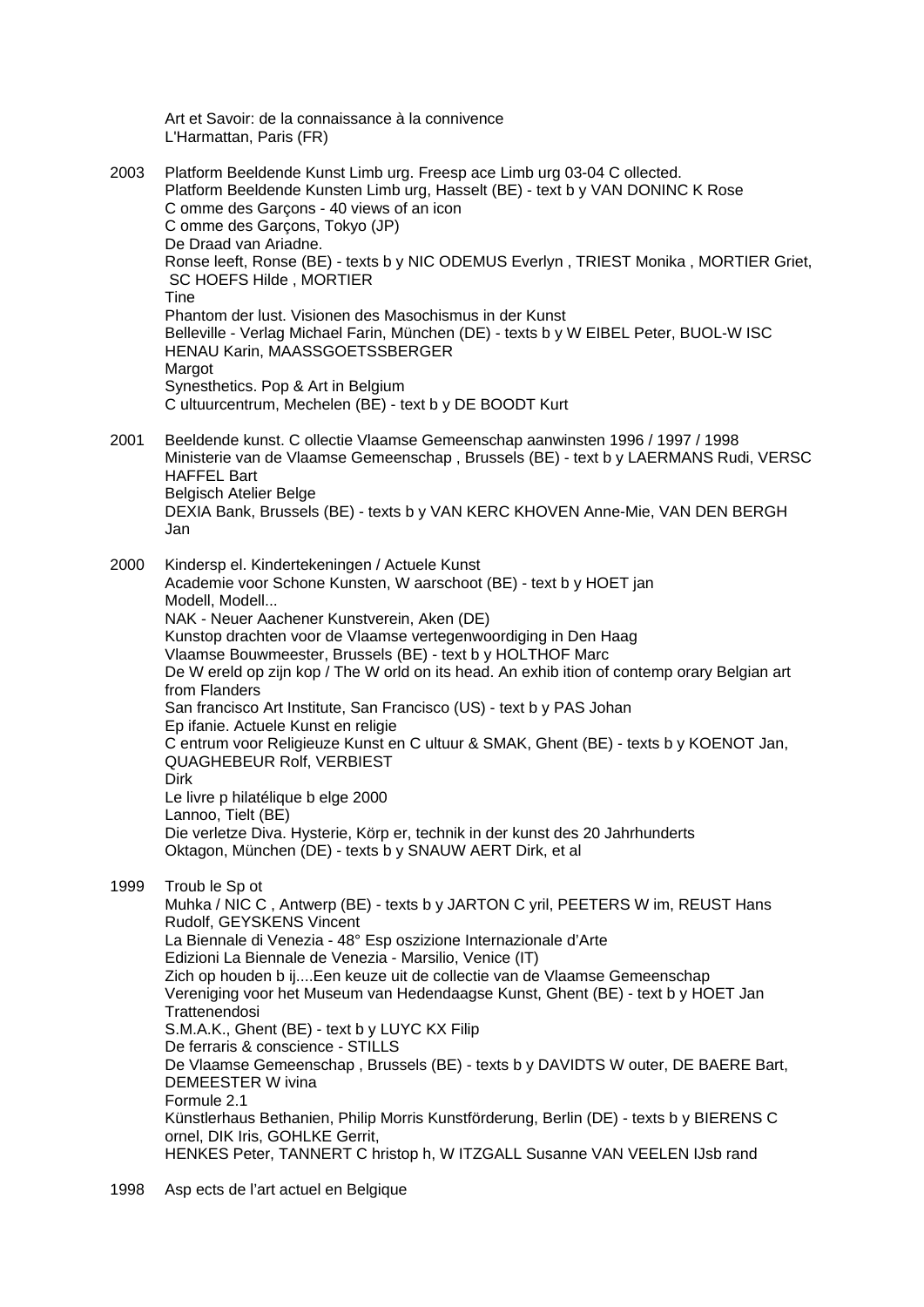FRAC Nord-Pas de C alais, C alais (FR) - texts b y BROC HARD Yves, MELIN C orinne, VAN DURME Veerle Kritische Elegantie Museum Dhondt Dhaenens, Deurle (BE) - texts b y LUYC KX Filip , VAN DE SOMPEL Ronald, TER BRAAK Lex, SEJDEL Jorinde, C OELEW IJ Leontine Formule 2 Nieuw Metrop olis, Amsterdam (NL)

- 1997 Re-Ushering in Sacrality / De Actualiteit van het Sacrale Mentaal terrorisme Mondriaan Stichting & het Prins Bernhard Fonds, Amsterdam (NL) - text b y VAN KERC KHOVEN Anne-Mie Graaf de Ferraris - p assen en meten Bremb erg Art & Management, Brussels (BE) - text b y DE BAERE Bart C hris Marker - Silent Movie - Selected Memories De Vlaamse Gemeenschap scommissie van het Brussels Hoofdstedelijk Gewest, Brussels (BE) - texts b y DE W IT Dirk, RASSEL Laurence
- 1996 Mesto Zensk. C ity of W oman various locations, Ljub ljana (SI) De Amb tenares in b eeld - De kunstenares verb eeldt Ministerie van de Vlaamse Gemeenschap , Brussels (BE) - text b y VANDER STEENE Rita Fertile Ground Mercator en Hifniesse Sony, Antwerp (BE) - text b y PEETERS Patricia
- 1995 tegen de keer 3x De Brakke Hond, Amsterdam (NL) - text b y OOSTERLING Henk De Gemartelde Tijd Galerie Transit, Leuven (BE), text b y LOOC KX Peter Art and Electronics Europ ean W orking Group for C ulture, Hong Kong (C N) - text b y NITSC HKE Uwe
- 1994 C eci n'est p as une p omme. Arte contemp oraneo en Belgica Snoeck-Ducaju & Zoon, Ghent (BE) - texts b y DE BAERE Bart, C HALTIN Geneviève, VLOERBERGS Kim

## 1993 Vierkant

 Museum van Hedendaagse Kunst, Ghent (BE) - texts b y DE DAUW Norb ert, MARTENS Hans, VERBIEST Dirk Vrouw en b eeld en taal Stad Antwerp en: dep artement Sociale Zaken dienst emancip atieb eleid, Antwerp (BE) - text b y VAN KERC KHOVEN Annemie Paradise Regained?C ultureel C entrum, Berchem (BE) - texts b y DEBRUYN Mimi, APOSTEL Leo Retrosp ectieve van Belgische video-installaties Museum van Hedendaagse Kunst, Antwerp (BE) - texts b y VAN BROEC KHOVEN Greta, BAUDSON Michel, MAQUESTIEAU Konrad W unschmaschinen - Sensualität Edition Fluss, W olkersdorf (AT) - text b y PÜLTAU Dirk

- 1992 Kunstwerken verworven door de Vlaamse Gemeenschap in 1900-1991 Ministerie van de Vlaamse Gemeenschap , Brussels (BE) - text b y VAN BUYNDER Ernest
- 1991 Individu: duiding. Verb oden verb indingen en twijfelachtige verb anden KMSK / Internationaal C ultureel C entrum, Antwerp (BE) - text b y PÜLTAU Dirk
- 1990 Ponton, Temse Museum van Hedendaagse Kunst, Ghent (BE) - texts b y BUYSSE Dinah, DE BAERE Bart, DE DAUW Norb ert